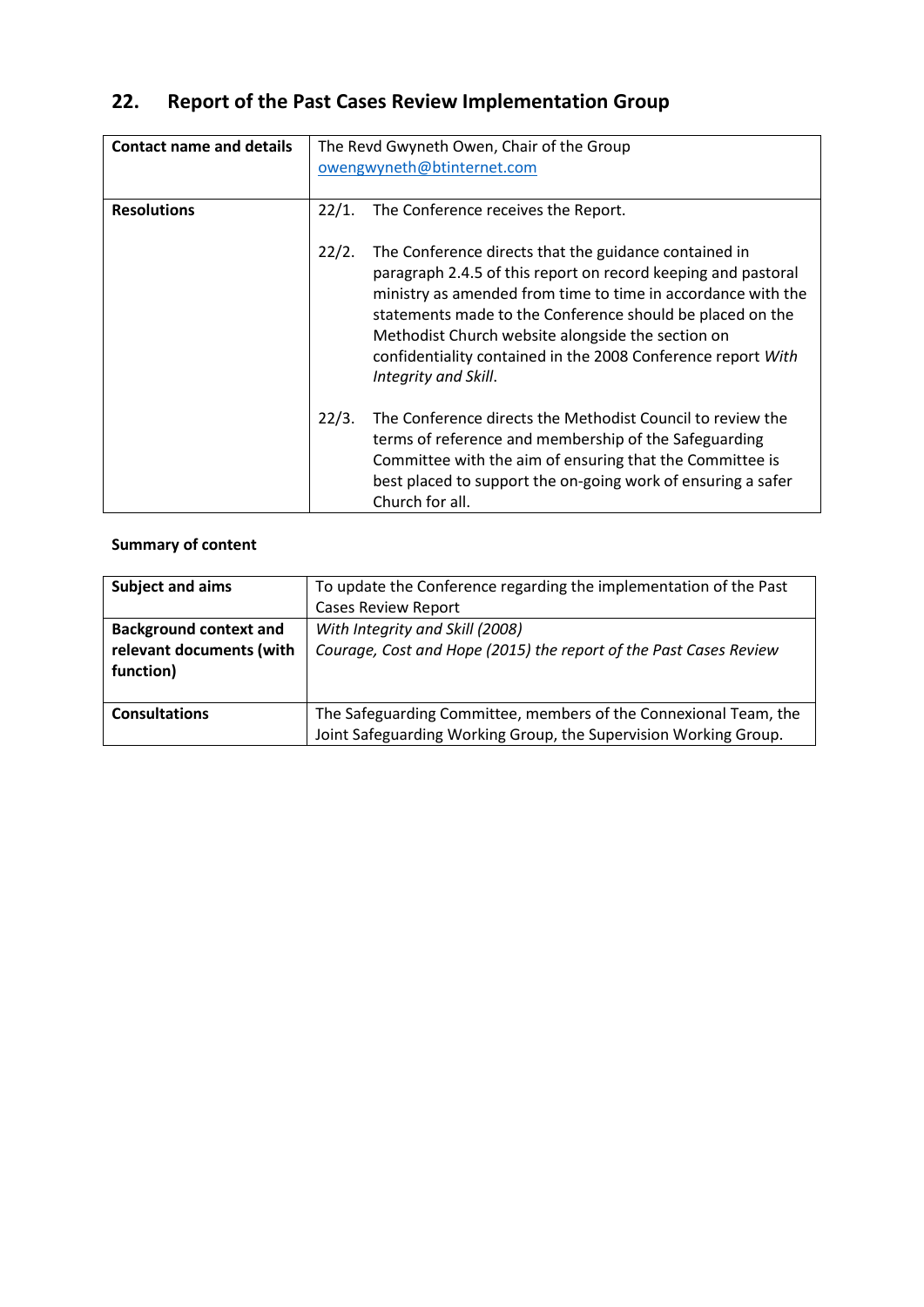# **Report of the Past Cases Review Implementation Group**

## 1.1 **Introduction**

The Past Cases Review Implementation Group offers this report to the Conference as its work of overseeing the implementation of the report is concluded. The group has worked for two years to oversee the implementation of the 23 recommendations of the Past Cases Review report *Courage, Cost and Hope*, which were received by the 2015 Conference.

### 1.2 **The significance of the Past Cases Review**

The PCRIG wishes to draw the attention of the Conference to the significance of the 2015 Conference report *Courage, Cost and Hope*. The report modelled best practice for others, including our ecumenical partners, in being open and honest regarding past failures in safeguarding the vulnerable in the life of the Church from those seeking to do harm and abuse power. The significance of the public apology was considerable, however, of greater significance is that we are, as a Church, learning to listen more to the perspectives of survivors. We are aware that there was no survivor who served as a member of the PCRIG in that capacity; however, the group was deeply aware that one sole survivor voice would not be enough and that a broad range of engagement with a variety of differing survivor perspectives was vital. This is the way we have sought to work.

### 1.3 **Culture change**

The central message of the Past Cases Review report was a call for a culture change in the life of the Methodist Church, which tended to see safeguarding as the domain of experts; and an invitation to the Church to move into a change of culture regarding the building of safe relationships for all. The report acknowledged how demanding and difficult changing underlying culture, ethos and attitudes can be and acknowledged that embedding such change would demand understanding, commitment and resources from the Church and each individual involved in the work of the Church. The hardest step in producing change is not declaring that such change is necessary but rather persuading and encouraging individuals to change their behaviours. The Implementation Group would suggest that we have made some progress in this area; but that there is still a long way to go and that a future audit of progress made could be a useful tool to employ, for example, in 5 years' time. This time period would permit a review of the changes brought about by the 3 years of interim policy on supervision, which is commended to the 2017 Conference and a further 2 years of embedding of supervision practice in the life of the Church.

1.4 The membership of the Past Cases Review Implementation Group was:

the Revd Gwyneth Owen (Chair) the Revd Helen D Cameron (Assistant Secretary of the Conference, Convener) Mr Doug Swanney (Connexional Secretary) Ms Jane Stacey the Revd Dr Stuart Jordan the Revd Henry Lewis Mr Tim Carter (Connexional Safeguarding Adviser, in attendance).

- 2. The PCRIG reports that progress made since the 2015 Conference in the implementation of the recommendations of *Courage, Cost and Hope* is as follows:
- 2.1 **R1 That an implementation Group be established to oversee the implementation of all the PCR's recommendations that are agreed by the Conference and that membership of this group be agreed by the Conference.**

The Implementation Group has worked effectively from August 2015 to June 2017 and its work of overseeing, steering and monitoring implementation has now been concluded. The continuing work is now embedded in the work of the Connexional Team and the Circuits and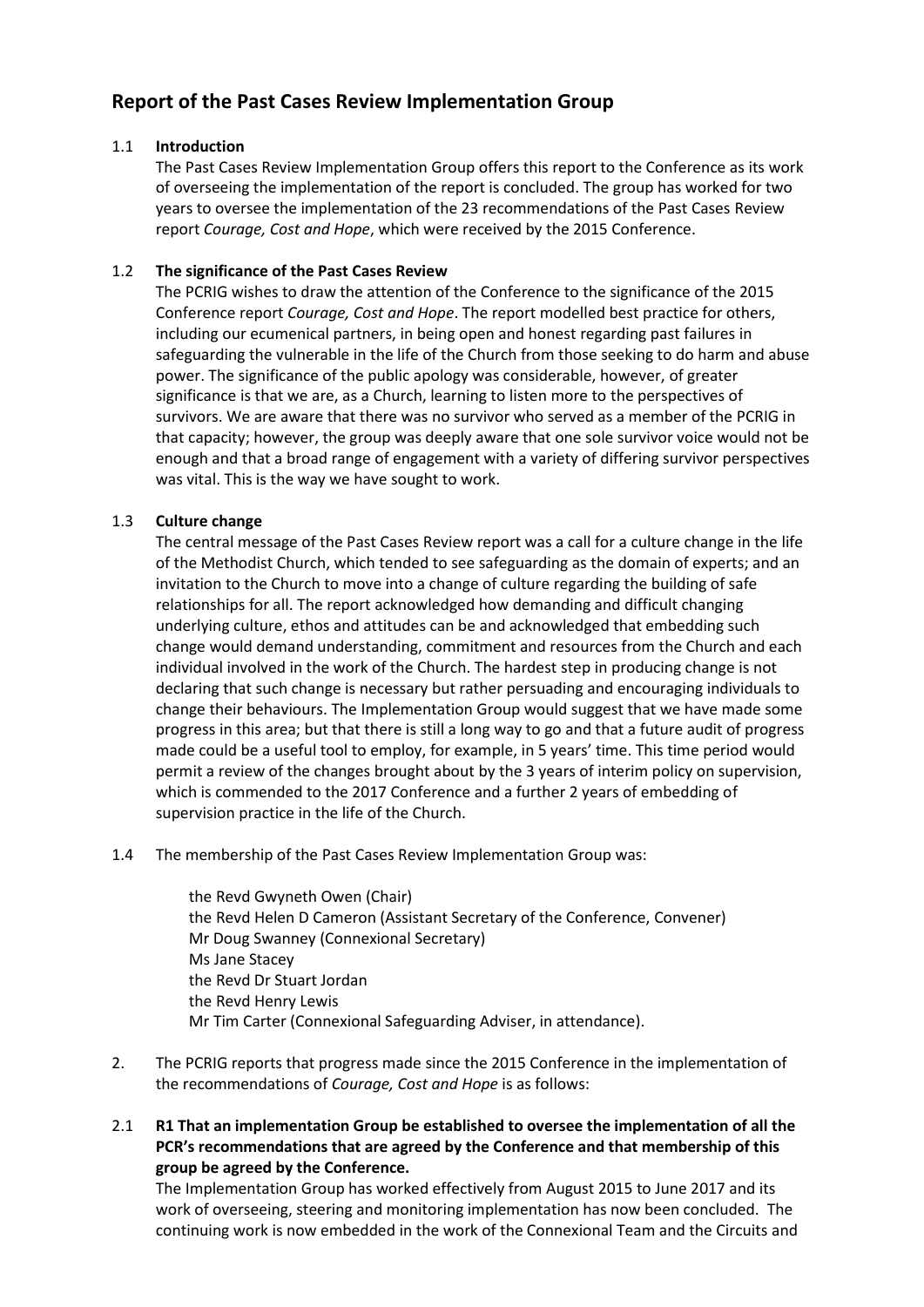Districts and the Implementation Group makes a clear recommendation of how the continuing task of creating a safer Church can be overseen most effectively from this point onwards in section 3.2 of this report.

2.2 **R2 That selection criteria for district chairs, the Warden of the Methodist Diaconal Order and members of the Senior Leadership Group of the Connexional Team include awareness of and ability to deal effectively with safeguarding issues.**

This recommendation was implemented in full from 2016 onwards and is now fully embedded in recruitment and selection processes for senior leaders in the Church.

- 2.3 **R3 That policy and guidance be provided to define what should be recorded by ministers or others undertaking pastoral work and that this be clear about requirements for each specific role as well as providing guidance for best practice.**
- 2.4 **R4 That policy and guidance be provided about storage and access to pastoral records, specifying particularly requirements on ministerial handover.**
- 2.4.1 The learning from the PCR about recording of pastoral relationships in the Church was that too little had been recorded to be able to inform decisions about the level of risk. Only 57% of the responses to the PCR indicated that safeguarding records had been kept and there was no evidence that the standard of record keeping improved over the period of the review. It is crucial to understand that safeguarding concerns often develop over a period of time and are about patterns of behaviour, not just a single incident. Good recording supports a betterinformed assessment of risk and when a situation meets the formal safeguarding threshold. At this point there are clear guidelines on recording under the new 2017 Safeguarding Policy and Procedures.
- 2.4.2 The PCRIG progress report to the 2016 Conference on the implementation of these recommendations included headings recommended for a daily log of pastoral ministry. In the discussion of the report by the Conference further clarification on a number of issues, such as confidentiality and storage of records was requested. This further clarification follows below.
- 2.4.3 In line with recommendation 9 of the PCR report an audit was conducted in October 2016 to gain information about how the PCR recommendations were understood and being implemented across the Connexion in the Circuits and Districts. The issue of pastoral recording was specifically addressed within the audit. Only 22% of the ministers interviewed kept any records beyond an entry in their diary to say that a visit had occurred. Almost all those interviewed asked for more guidance for ministers but also for lay pastoral workers. $1$
- 2.4.4 The 2016 progress report of the PCR Implementation Group to the Conference stated that the revised Charter for Outgoing and Incoming Ministers is helpful in that it explicitly states that some pastoral records should be part of the handover information. The Implementation Group also wish to draw the Conference's attention to para 11.7 of the report *With Integrity and Skill*:

**.** 

<sup>&</sup>lt;sup>1</sup> It is important to note that recording of pastoral visiting is not just an issue about assessing risk in relation to possible safeguarding situations but also about best practice in all pastoral ministry. In 2008 the Methodist Conference approved an excellent report "*With Integrity and Skill*" (WI&S) which addressed issues of confidentiality in pastoral relationships. In line with a recommendation from this report guidance on confidentiality in pastoral relationships was included in CPD. WI&S referred briefly to recording of pastoral visits, in para 3.4 it states*:* 

*<sup>&</sup>quot;In the pastoral relationship it is important to clarify that we understand what is being shared and that the way any information is recorded is as accurate and unambiguous as possible"* 

Again in para 11.6 it states

*<sup>&</sup>quot;it is likely to be the case that in the interests of providing good pastoral care other records will be kept containing more detailed personal information about church members and others who are within the pastoral care of the local church. In maintaining such records the legal issues set out earlier in this report (eg, the requirements of the Data Protection Act 1998) should be kept firmly* in mind.

There was a recommendation in this 2008 report that more work should be done to produce guidance on recording.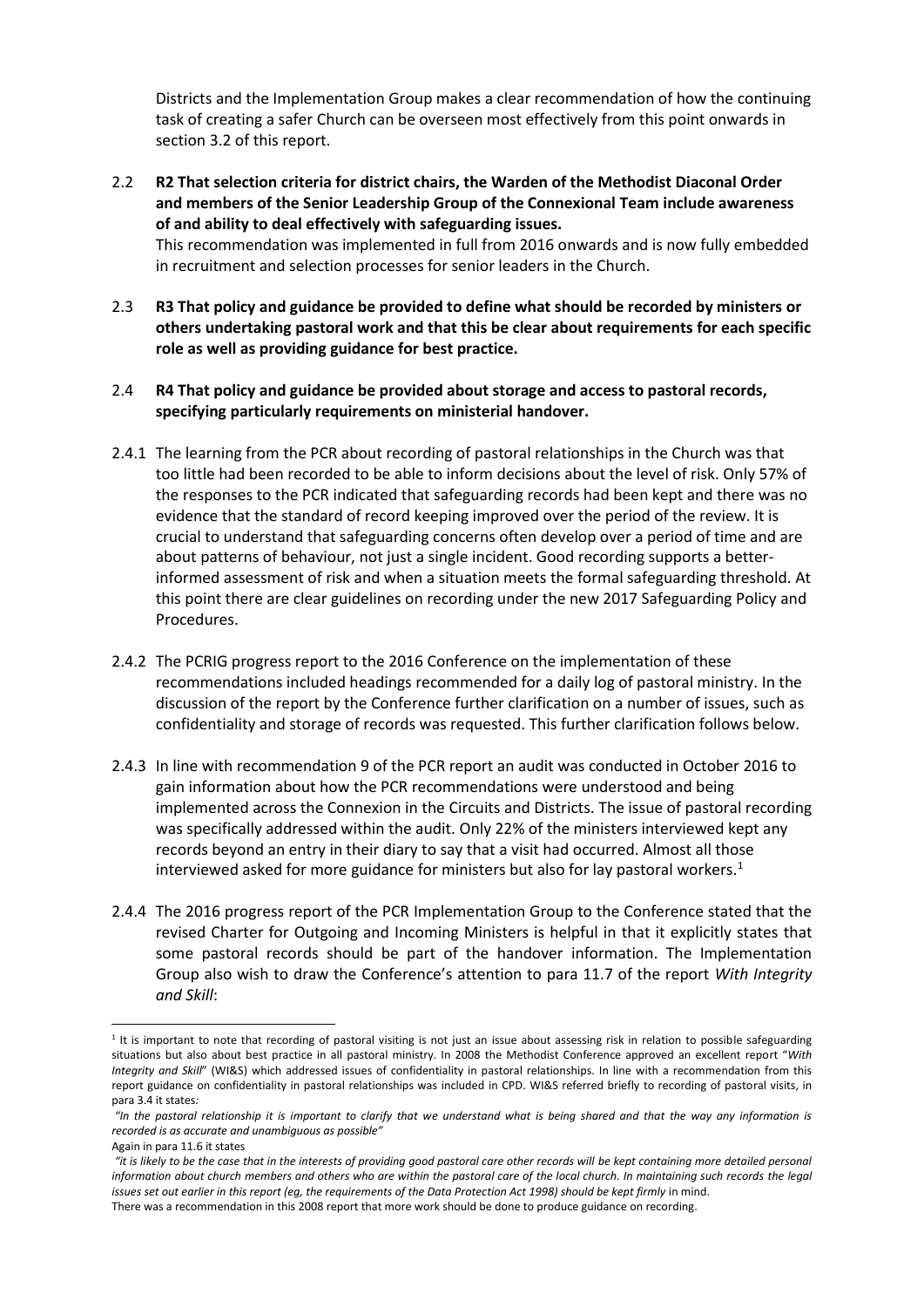When a minister moves from one Circuit to another, difficulties may arise concerning the information he or she ought to pass on to the new minister. On the basis that such records contain only recordings of matters of fact and not of opinion, from a pastoral perspective it is normally likely to be in the interests of the person to whom the record relates for that record to be passed on to the incoming minister.

2.4.5 In light of the above the PCRIG has produced guidance on pastoral recording. It is recommended that this should be placed on the Methodist Church website and should be read alongside the existing guidelines for Good Practice in Confidentiality and Pastoral Work (Part 14 CPD).

# **Guidance on Recording of Pastoral Work**

The importance of following the Data Protection Act (DPA) is relevant to all sections of the guidance below. The Act does not necessarily prohibit the collection or disclosure of data. There is an explanation of the relevant sections of the DPA in the report *With Integrity and Skill* section 10. (www.methodist.org.uk/downloads/Conf08\_18\_With\_Integrity\_and\_Skill.pdf)

### **a) Who does the guidance apply to**

In line with the Conference report *With Integrity and Skill*, this guidance is for all pastoral workers - a term used to refer to lay, ordained, paid and voluntary people with a recognised role of care in the Church. It should be followed alongside the guidance on confidentiality.

### **b) Why record pastoral visits**

i) Many pastoral visits are to those who are vulnerable, whether because of ill-health, bereavement, or other stresses in their lives. These conditions can affect whether a person becomes a risk either to themselves or to others. Accurately recording observed behaviour and statements that have relevance to assessing risk over time is an important part of being able to ensure the right level of protection and/or help is secured for the person concerned or others.

ii) Maintaining appropriate boundaries in pastoral work is extremely important. Recording the information outlined below is part of a framework to protect both the person being visited and the pastoral worker. It helps inform the discussions that would need to take place in supervision or in another setting if this area raises any concerns for either party.

iii) The person being visited may disclose information that is relevant to a safeguarding situation or the commission of a criminal act. Timely and accurate recording of what has been said is of the utmost importance. Recording procedures under the Safeguarding Policy will apply in the first case.

iv) The person being visited may share information about their family or circumstances that it is important to remember in light of an ongoing pastoral relationship.

#### **c) What information should be recorded**

i) With all pastoral visits the following basic information should be recorded by all pastoral workers:

- name of person visited
- date of visit
- venue
- reason for the visit
- necessary action, if any, who it involves
- date of next visit.

Bearing in mind the points above on why record, an additional section of the record could include observations on behaviour, statements made or information shared.

#### **d) Where to record**

i) Information can be recorded either electronically or as a paper record. If it is recorded on a manual system it should not be in a notebook as it will be difficult to separate recording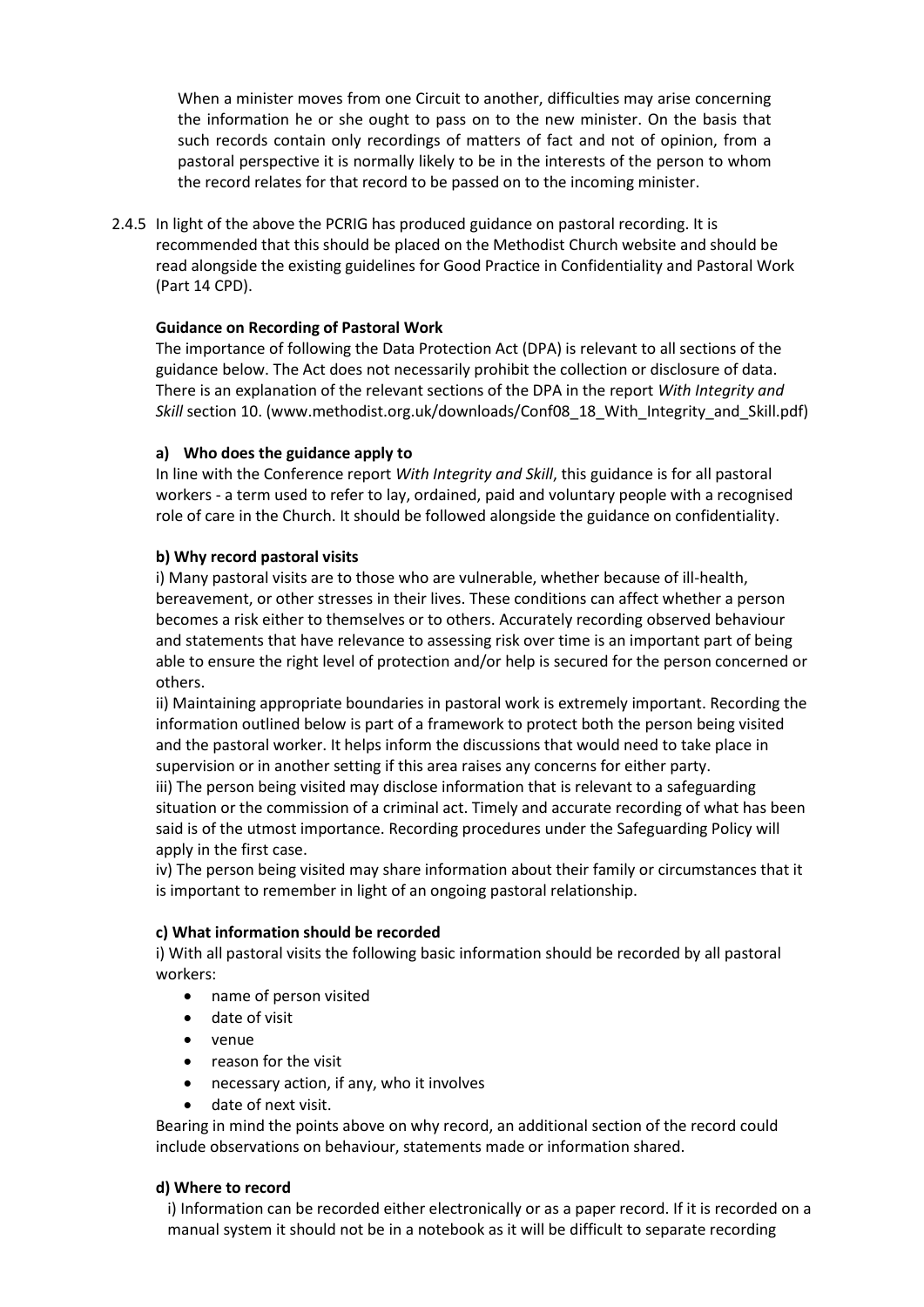about a particular individual from other recording. An index card or similar would be suitable. Such records should be kept in a locked container. ii) records kept electronically should be filed with appropriate password and security access. The section of the guidance on confidentiality headed "Confidentiality and Technology" should be followed.

- 2.5 **R5 That all people who deliver safeguarding training at Foundation or Leadership Module level be required to attend training on the findings of the PCR.** This recommendation was implemented during 2015-16.
- 2.6 **R6 That the findings from the PCR be incorporated into the training of ministers irrespective of the pathway they are following.**

This recommendation was implemented in full in 2015/16. The audit of safeguarding awareness carried out in 2016-17 in three pilot districts revealed that the random sample of probationer ministers interviewed demonstrated clear engagement with the findings of the PCR and that they had read the full report several times. This is a clear indication that the learning on these issues within their Initial Ministerial Formation has been effective and thorough.

- 2.7 **R7 That a system of structured supervision for ministers be instituted to address the identified weakness in relation to accountability and support in terms of safe practice. The urgency of this requirement is recognised but also the capacity/skills/resource issues that are raised. Ideally the timescales would be as follows:**
	- **A draft supervision policy is produced by a working party that has the skills/knowledge to reflect the relevant dimensions of accountability and important theological underpinning. The draft policy to be considered by the Methodist Council in October 2015.**
	- **A training course for supervisors to be developed by the end of December 2015.**
	- **A pilot roll-out of supervision across 2 Districts is undertaken for 12 months(January-December 2016) starting with the training of supervisors in January/February and supervision sessions starting in March 2016.**
	- **A report on the pilot to be presented to Methodist Council in October 2016 with recommendations for a roll-out across the Connexion to start in January 2017.**

# **It is however recognised that as such timescales have resource implications, the Implementation Group should meet as soon as possible following the Conference, to agree a timetable and secure the required resources.**

The significant work undertaken in response to this recommendation was undertaken by the Supervision Working Group at the direction of the Implementation Group. This work is, for the PCRIG, a matter of conviction. The PCRIG is convinced that in the creation of significant culture change in the life of our Church this recommendation regarding supervision of all ministers is key and critical to the implementation of change. The PCRIG strongly believes that adequate resources must be given to the continued roll-out of the supervision training and development of best supervision practice which they believe is at a critical point. The PCRIG believes the work delivered so far in the training of the District Chairs in supervision has been outstanding, requires positive further development for the training of superintendent ministers without a reduction in the quality of the training, and thus adequate resources must be identified for the work. The consequences for the Church are significant at such a vital stage in the change of culture. The PCRIG wishes to thank the following members of the Supervision Working Group for their work:

The Revd Diane Clutterbuck (Chair), the Revd Helen D Cameron (Convener), the Revd Dr Jonathan Hustler (Convener), the Revd Dr Jane Leach, the Revd Michaela Youngson, the Revd Dr Sheryl Anderson, the Revd Canon Dr David Hewlett, Deacon Eunice Attwood, the Revd John Hellyer, the Revd Richard Andrew, the Revd Gwyneth Owen and Ms Alison Ransome.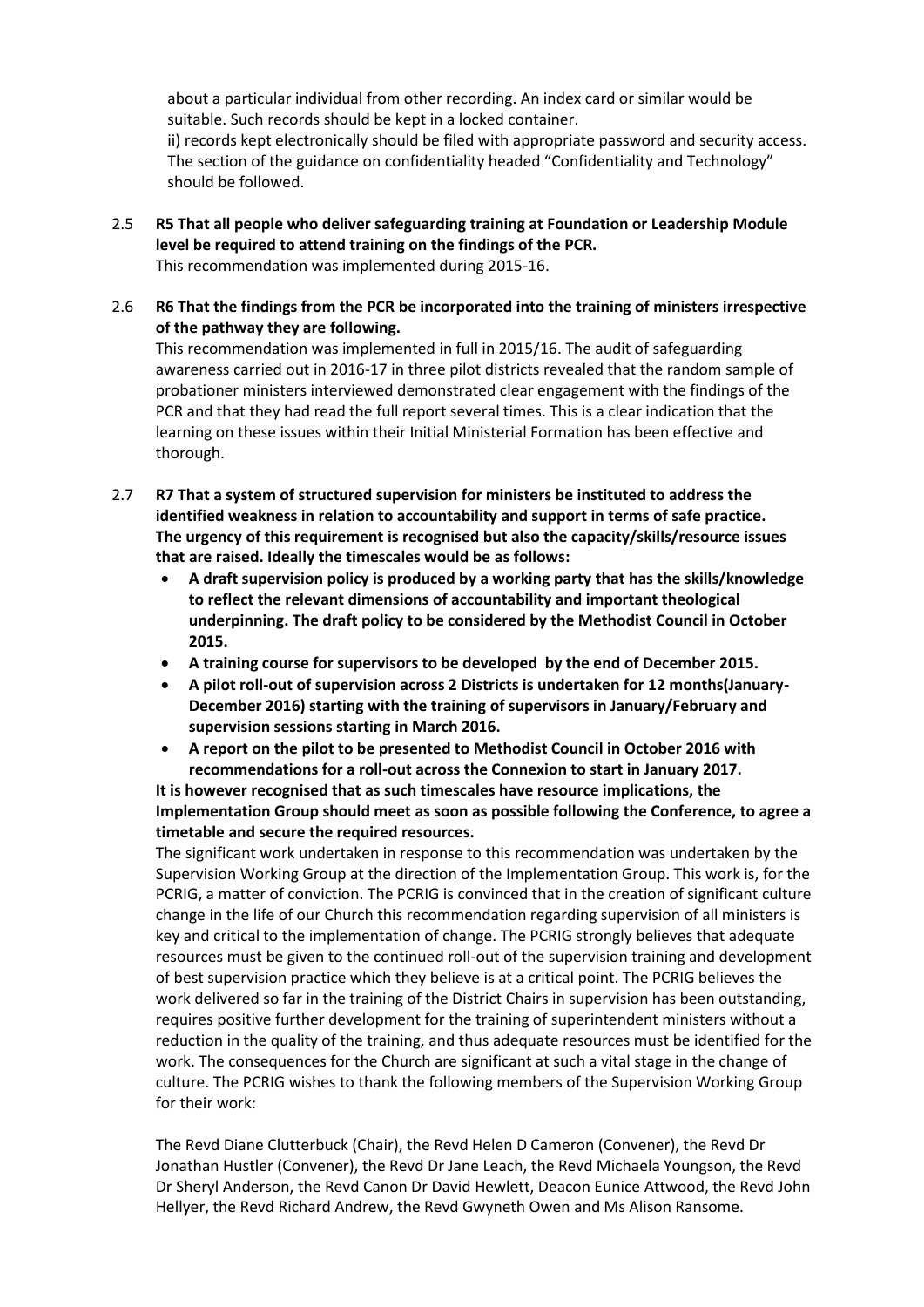2.8 **R8 That serious consideration be given to producing a Code of Conduct for ministers along the lines of that produced by the Church of England.**

A small working group convened by the Revd Dr Jonathan Hustler has explored the value and purpose of a Code of Conduct for ministers and drafted a Code for consideration, which the PCRIG approved as an initial draft. The Methodist Council in January gave careful consideration to the work at this initial stage. The Council requested that the value and purpose of a Code should be given careful consideration by the Law and Polity Committee; particularly as to how the Code can relate to existing Standing Orders. Further consultation on the code with the Methodist Diaconal Order, the Presbyteral Sessions of the Synods and the Conference was also agreed. This recommendation is therefore being considered carefully; as are the implications for our existing polity of the creation of a Code. The PCRIG is convinced of the value of such a code and is supportive of the work undertaken so far in the production of the draft.

2.9 **R9 That until the Methodist Church has robust accountability processes in place and fully operational, an annual independent audit of progress on these culture change recommendations and in particular on the mainstreaming of safeguarding awareness be carried out: and that a framework for the audits and proposals on who should carry them out be agreed by the Methodist Council in October 2015.**

The implementation group is glad to report that an independent audit was carried out in 2016 and the findings reported to the Methodist Council in January 2017. The Council welcomed the report and agreed that while it was not necessary to conduct such an audit annually it might be helpful at significant moments of progress (for example, if a programme of regular supervision for all ministers is established then an audit two years after that might prove beneficial).

2.10 **R10 Training: that the pattern of training for members of the Connexional Complaints Panel continue to be developed so as to ensure: an annual training event; that all members of the Panel undertake both the Foundation and the Leadership module; that additional sections of the Leadership Module be prepared to cover the impact of abuse on victims, pattern/models of abuse and risk management in the church; and that, when developed, these sections be required training for those hearing complaints relating to a safeguarding concern.**

An annual training event takes place. The additional sections of the Leadership Module have been drafted and will now be incorporated within a new project to revise the whole Leadership Module during 2017 in order to update it fully as it reaches its five year anniversary.

- 2.11 **R11 That the Past Cases Review definition of a 'safeguarding concern' be used by Local Complaints Officers, Complaints Teams and Discipline Committees.** This definition is now in place and being used in the manner recommended.
- 2.12 **R12 That work be undertaken to ensure that a rigorous system of liaison and consultation between all parts of the complaints process, the resignation (of ministers) process, suspensions, and the Connexional Safeguarding Officer to ensure that appropriate advice is obtained on cases that contain a safeguarding concern or sexual harassment.** The connexional safeguarding team moved from the Support Services Cluster to the Conference Office in September 2016 thus allowing for even closer co-operation and communication between staff teams in the areas of safeguarding and complaints and discipline, resignations and suspensions. Communication is now more effective.
- 2.13 **R13 That work be undertaken to develop further best practice guidance including, but not limited to, guidance on appropriate communication with complainants and respondents; guidance on the choice of venues for meetings and hearings; and guidance on questioning of complainants and respondents.**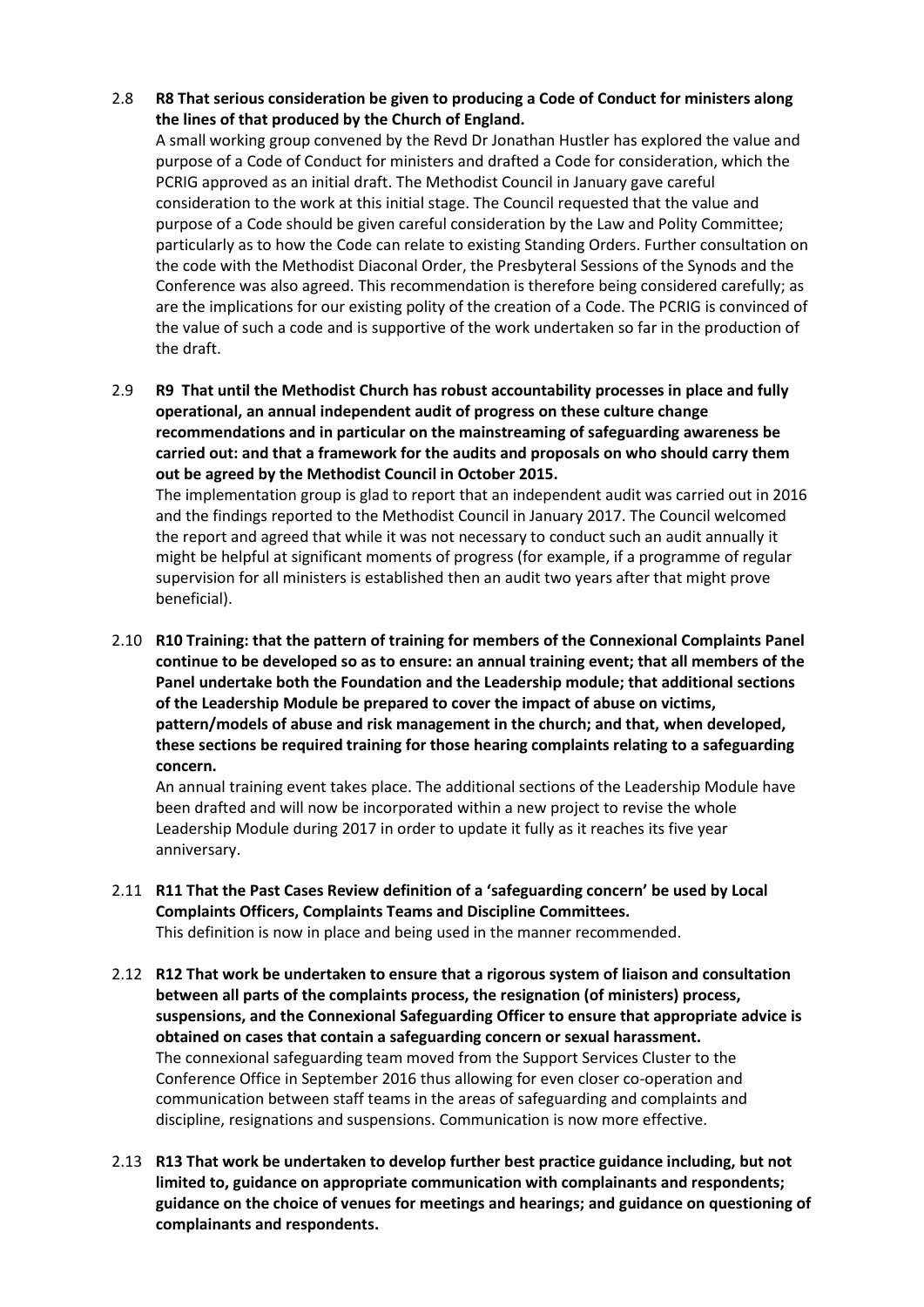This work has been undertaken and is reviewed regularly by the Complaints and Discipline Liaison Group and the annual training of all members of the Complaints and Discipline Panel. Regular updates through newsletters are provided for members of complaint teams.

2.14 **R14 Recording and monitoring: that a system be established to monitor the implementation of decisions of Discipline Committees (and where appropriate Complaints Teams) and that their implementation be recorded.**

Progress has been made in this area. Provision is already made in Standing Orders concerning the implementation and monitoring of Discipline Committee decisions. Where a Discipline Committee finds a charge established and directs that any action be taken in terms of the respondent's continuing involvement in the life of the Church, the Committee has to appoint someone who will be responsible for ensuring that the directions are followed, reporting back within a specified time. If the report back is unsatisfactory, the Committee can be re-convened to reconsider the penalty imposed or make fresh directions; with the object of achieving its original intentions. Members of the Connexional Team will be considering what further steps might be possible to give effect to Recommendation 14, both by way of improving the followup to a Discipline Committee decision and in relation to the decisions of Connexional Complaints Teams.

- 2.15 **R15 That, in the light of the learning points highlighted in section H.3 of the full report, all current safeguarding training materials be reviewed and that, specifically, further sections be added to the Leadership Module, using anonymised case material from the PCR.** The Foundation Module has been fully updated with a refreshed version for those who are repeating the training five years on from their original course and a revised version for those doing this for the first time. See above for update on the new Leadership Module sections. The PCRIG suggests that in the future these modules should be renamed as Parts 1 and 2 of a safeguarding module; and seen as sequential.
- 2.16 **R16 That the roles that are required to attend training at which level be reviewed.**  The roles were reviewed and agreed by the Methodist Council in April 2016. The key change was the proposal that all worship leaders and local preachers, and all worship leaders and local preachers in training should include the leadership module in their ongoing learning and development programme. The 2016 Conference received the recommendation from the Council but requested the Methodist Council to re-examine this decision. The Methodist Council in January 2017 reviewed this point but re-affirmed its original decision. The PCRIG acknowledges the practical implications of this for those who deliver safeguarding training and for those who undertake it, but are convinced it is necessary.
- 2.17 **R17 That the appropriate bodies consider developing materials to promote wider awareness of safe relationships within church communities.**

The connexional safeguarding team is producing material for small groups in collaboration with the Discipleship and Ministries Learning Network; this should become available in the next connexional year.

- 2.18 **R18 That, in the light of the learning from section H.3 and H.1 of the full report, the Safeguarding Policy and other relevant policies be reviewed and amended.** The Safeguarding Policy has been completely reviewed and rewritten and approved by the Methodist Council in January 2017.
- 2.19 **R19 That a connexional register of Covenants of Care be established and held by the Safeguarding Team in order to promote effective and consistent monitoring of those who might pose a risk; and that this register include those who might pose a risk; and that this register include those who have requested to worship under such arrangements but not followed the request through; and that policies be developed to ensure that all sharing of information is justified and safe.**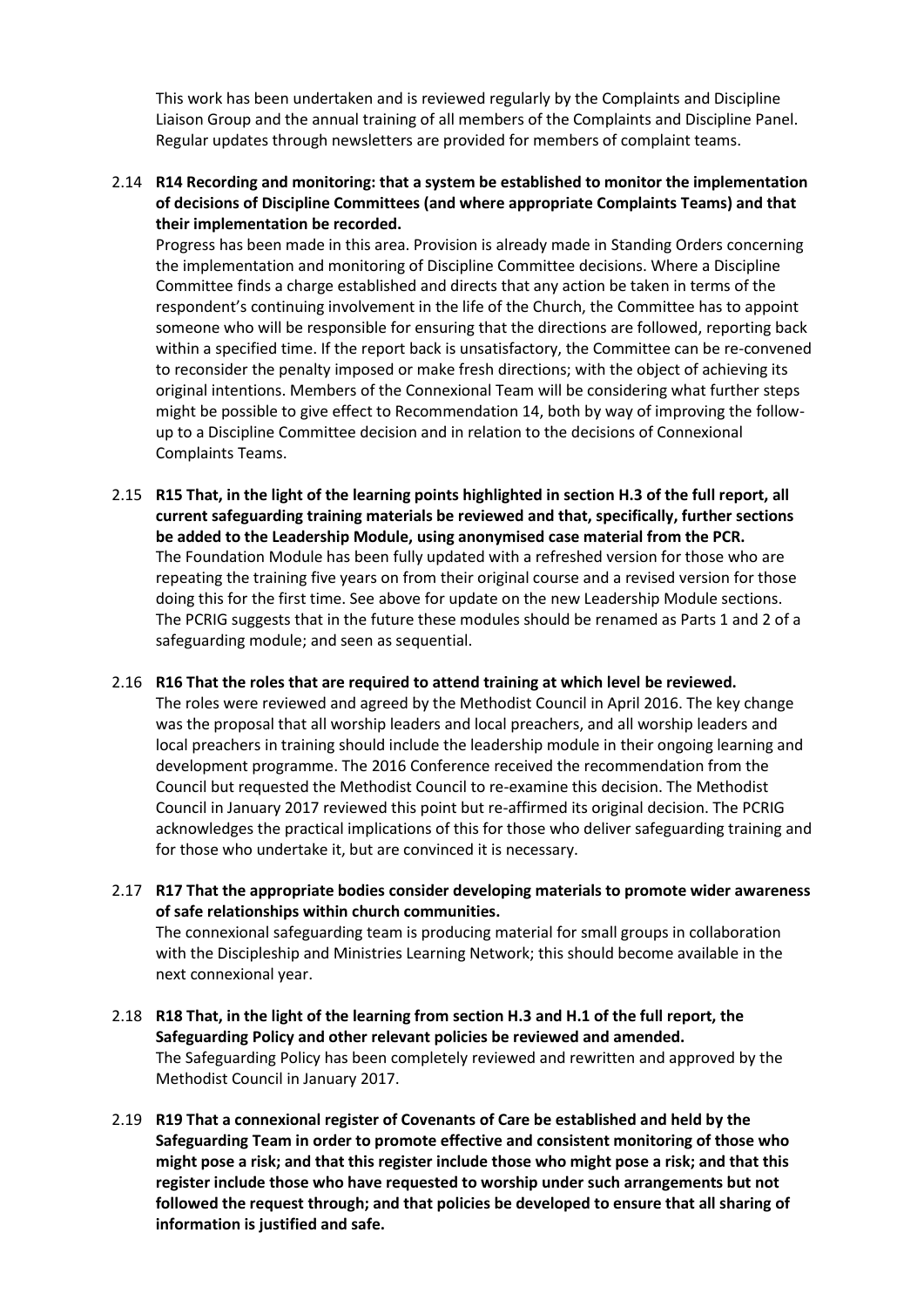A Covenants of Care Working Group was established which reports separately to the Conference of 2017 on this and other matters relating to Covenants of Care.

2.20 **R20 That all reviews and amendments to policies and training material involve consultation with victims/survivors.**

Since the publication of the Past Cases Review in 2015 all policies and training materials have been reviewed in a development phase with a number of different survivors of abuse and in the future consultation with the Methodist Survivor Reference Group will be encouraged.

2.21 **R21 That the Connexional Safeguarding Team identify any further learning points emerging from their follow-up work and report them initially to the Implementation Group when the PCR-related activity is completed, or by March 2016, whichever is the sooner.** A short training package 'Ten lessons from the PCR' was produced and rolled out to all trainers involved in Foundation and Leadership Module training in order to make sure that the delivery of all standard safeguarding training is fully informed by the findings from the PCR work. We note that after the PCR was completed survivors were able to come forward and 60-70 new cases emerged after the public apology was made.

2.22 **R22 That the resources required for the Safeguarding Team to complete the PCR work as outlined in section 1 of the full report be agreed.**

The safeguarding team has continued to respond to all the referrals that were made during the PCR and undertake necessary casework to assess appropriate action plans and identify presenting risks. 75% of the cases have now been closed and the last 400 cases are systematically being allocated for assessment and completion. Efforts are being made to complete this work by the end of the connexional year although it is recognised that the nature of such work means exact closure cannot be easily predicted.

2.23 **R23 That a connexional resource be identified to support survivors/victims if district support is not appropriate/possible; and that resources be identified to support working with established survivor/victim groups.**

A resource of £10k was identified for this work from the Epworth Fund and it has been used to support the work of the Methodist Survivor Reference Group. In addition, some individuals have been financially supported to access counselling and a contract has been established along with three charities (including Action for Children) for the commissioning of counselling services for survivors that can be offered across the Connexion. For 2017/2018, £10k has been added into the Safeguarding Team's budget to enable this support to continue.

#### 3 **Conclusion**

- 3.1 The work of the Past Cases Review Implementation Group is now concluded but the task of implementing the learning and the transformed practice, attitude and attentiveness to safeguarding in the life of the Church continues. The monitoring and revision of our safeguarding practice will never end or cease. We will continue as the Methodist people to work for a safer Church, to support and uphold survivors and listen to them and learn from them; and we commit ourselves to change and transformation in the Church so that all can flourish.
- 3.2 The Implementation Group suggests that the Safeguarding Committee should now be the body charged with monitoring the progress made by the senior leadership of the Church in enabling the contribution of the whole Church to making us a safer space. The Implementation Group suggests that at this point of transition and development in the task of safeguarding, it would be helpful to review the terms of reference and the current membership of the Safeguarding Committee; to ensure it is best placed to take up this role of thinking strategically and proactively about our safeguarding practice and upholding our commitment to continue to listen and learn as a Church.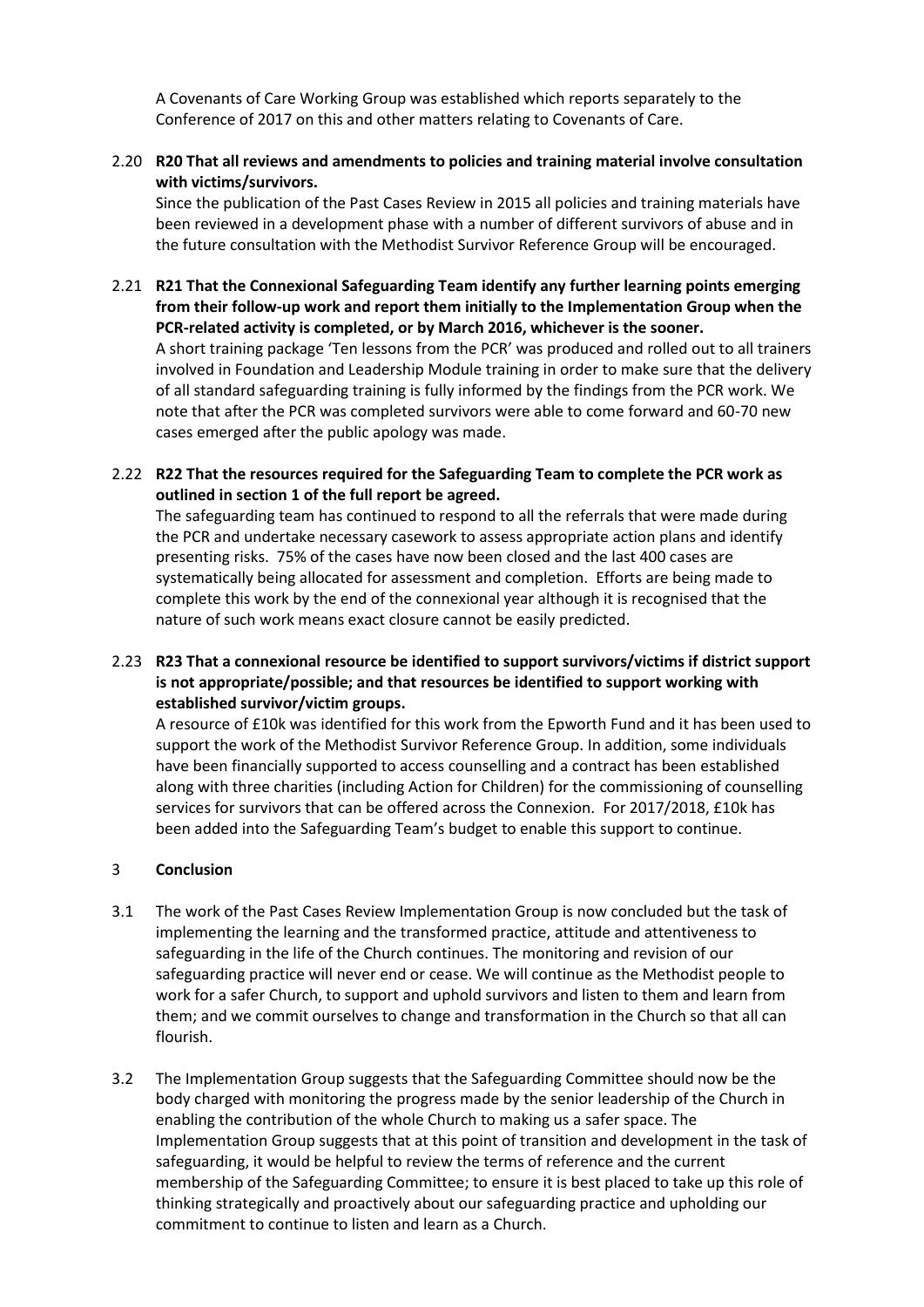3.3 The Implementation Group wishes to record its deep sense of gratitude to those who laid the foundations, and those who continue to contribute to the work of ensuring that we are, as the Methodist Church, a safer place for all. The group has sought to ensure that we are an accountable, open and a listening Church that is committed in the whole of our common life to change and transformation, so that we might fulfil our purpose as a Church; which is truly to be salt and light.

This must be our commitment because apology can never be enough – what we owe as a Church to those who reported, survived, yet continue to live with the memory and pain of abuse, is a deep, permanent and faithful commitment to prevent any further abuse. We will only succeed in our task of creating a culture change in our Church, and be able to implement the culture change required, if we accept that those who have power must listen to those who were and are powerless. We must exercise humility, not arrogance or superiority and acknowledge our need as a Church to be different. If we are willing to learn from those who can teach us best how to prevent abuse and create safer spaces through their courage, and at great personal cost, then there can indeed be hope. Our ministerial and pastoral practices need to give glory to God and not hurt to others. In our ministry, in our practice, in every aspect of our life as a Church others must glimpse the divine, see and hear the word made flesh, and know the work or mission of God. Anything less than that is not worth doing.

3.4 The Implementation Group is unapologetic that the changes in practice, attitude and outlook we have sought to implement as part of a change of culture in the Methodist Church in relation to safeguarding is demanding, costly in terms of resources and is asking new things of us. Many are familiar with staff meetings and attending Synods and Convocations as places of accountability but some of us are not used to 1:1 supervision of our work. The Implementation Group want to suggest that the imperative laid upon us is not just that we must do no more harm, or that we should be able to demonstrate compliance with safeguarding policies and procedures. We suggest that much more than that is at stake, and much more is demanded of us; because we are the body of Christ and revealing God's glory in the world is our only calling. We are called to nothing less than to proclaim life for all – life that is full, life that is abundant, life that is holy and life that is just for all.

#### **\*\*\*RESOLUTIONS**

- **22/1. The Conference received the Report.**
- **22/2. The Conference directed that the guidance contained in paragraph 2.4.5 of this report on record keeping and pastoral ministry as amended from time to time in accordance with the statements made to the Conference should be placed on the Methodist Church website alongside the section on confidentiality contained in the 2008 Conference report**  *With Integrity and Skill***.**
- **22/3. The Conference directed the Methodist Council to review the terms of reference and membership of the Safeguarding Committee with the aim of ensuring that the Committee is best placed to support the on-going work of ensuring a safer Church for all.**